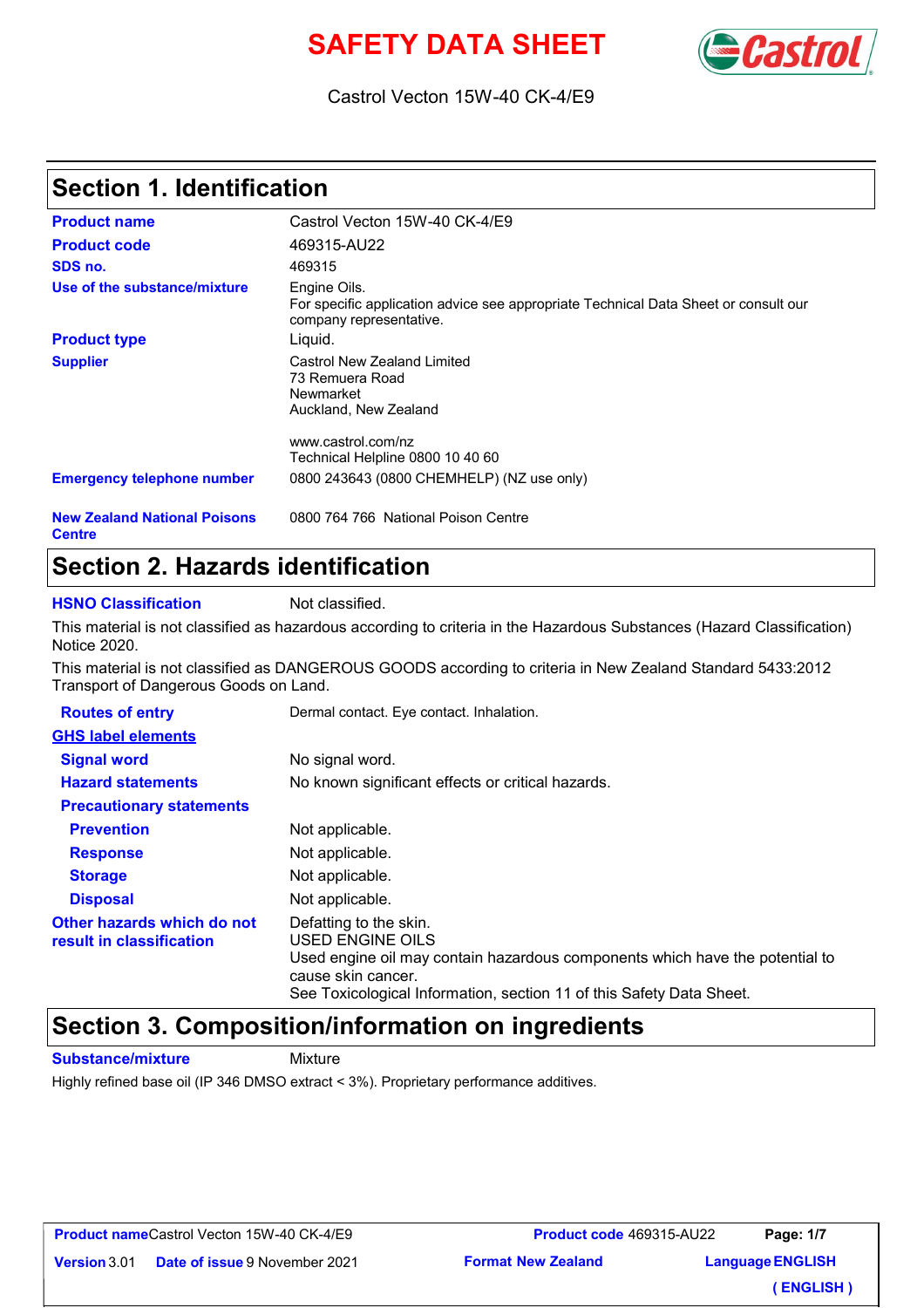### **Section 3. Composition/information on ingredients**

| <b>Ingredient name</b>                                                                       | $\frac{9}{6}$ | <b>CAS number</b>           |
|----------------------------------------------------------------------------------------------|---------------|-----------------------------|
| Distillates (petroleum), hydrotreated heavy paraffinic                                       | $50 - 95$     | 64742-54-7                  |
| Distillates (petroleum), solvent-dewaxed heavy paraffinic                                    | $1 - 5$       | 64742-65-0                  |
| Distillates (petroleum), hydrotreated heavy paraffinic                                       | $1 - 5$       | 64742-54-7                  |
| reaction mass of isomers of: C7-9-alkyl 3-(3,5-di-tert-butyl-<br>4-hydroxyphenyl) propionate | $1 - 5$       | 125643-61-0                 |
| Phosphorodithioic acid, mixed O,O-bis(sec-Bu and isooctyl) esters, zinc<br>salts             | $1 - 5$       | 113706-15-3                 |
| Alkyl phenol                                                                                 | $0.1 - 1$     | 74499-35-7 /<br>121158-58-5 |

**There are no additional ingredients present which, within the current knowledge of the supplier and in the concentrations applicable, are classified as hazardous to health or the environment and hence require reporting in this section.**

**Occupational exposure limits, if available, are listed in Section 8.**

#### **Section 4. First aid measures**

| <b>Description of necessary first aid measures</b> |                                                                                                                                                                                                                                         |  |  |  |
|----------------------------------------------------|-----------------------------------------------------------------------------------------------------------------------------------------------------------------------------------------------------------------------------------------|--|--|--|
| <b>Inhalation</b>                                  | If inhaled, remove to fresh air. Get medical attention if symptoms occur.                                                                                                                                                               |  |  |  |
| <b>Ingestion</b>                                   | Do not induce vomiting unless directed to do so by medical personnel. Get medical<br>attention if symptoms occur.                                                                                                                       |  |  |  |
| <b>Skin contact</b>                                | Wash skin thoroughly with soap and water or use recognised skin cleanser.<br>Remove contaminated clothing and shoes. Wash clothing before reuse. Clean<br>shoes thoroughly before reuse. Get medical attention if symptoms occur.       |  |  |  |
| Eye contact                                        | In case of contact, immediately flush eyes with plenty of water for at least 15<br>minutes. Eyelids should be held away from the eyeball to ensure thorough rinsing.<br>Check for and remove any contact lenses. Get medical attention. |  |  |  |
|                                                    | Indication of immediate medical attention and special treatment needed, if necessary                                                                                                                                                    |  |  |  |
| <b>Notes to physician</b>                          | Treatment should in general be symptomatic and directed to relieving any effects.                                                                                                                                                       |  |  |  |
| <b>Protection of first-aiders</b>                  | No action shall be taken involving any personal risk or without suitable training.                                                                                                                                                      |  |  |  |

### **Section 5. Firefighting measures**

#### No action shall be taken involving any personal risk or without suitable training. Promptly isolate the scene by removing all persons from the vicinity of the incident if there is a fire. **Hazardous combustion products Specific hazards arising from the chemical** Combustion products may include the following: carbon oxides  $(CO, CO<sub>2</sub>)$  (carbon monoxide, carbon dioxide) In a fire or if heated, a pressure increase will occur and the container may burst. Fire-fighters should wear positive pressure self-contained breathing apparatus (SCBA) and full turnout gear. **Special protective equipment for fire-fighters** In case of fire, use foam, dry chemical or carbon dioxide extinguisher or spray. **Extinguishing media** Do not use water jet. **Suitable Not suitable Special precautions for firefighters Hazchem code** Not available.

#### **Section 6. Accidental release measures**

**Personal precautions, protective equipment and emergency procedures** If specialised clothing is required to deal with the spillage, take note of any information in Section 8 on suitable and unsuitable materials. See also the information in "For non-emergency personnel". **For non-emergency personnel For emergency responders** Entry into a confined space or poorly ventilated area contaminated with vapour, mist or fume is extremely hazardous without the correct respiratory protective equipment and a safe system of work. Wear self-contained breathing apparatus. Wear a suitable chemical protective suit. Chemical resistant boots. See also the information in "For non-emergency personnel".

|                     | <b>Product nameCastrol Vecton 15W-40 CK-4/E9</b> | <b>Product code 469315-AU22</b> | Page: 2/7               |
|---------------------|--------------------------------------------------|---------------------------------|-------------------------|
| <b>Version</b> 3.01 | <b>Date of issue 9 November 2021</b>             | <b>Format New Zealand</b>       | <b>Language ENGLISH</b> |
|                     |                                                  |                                 | (ENGLISH)               |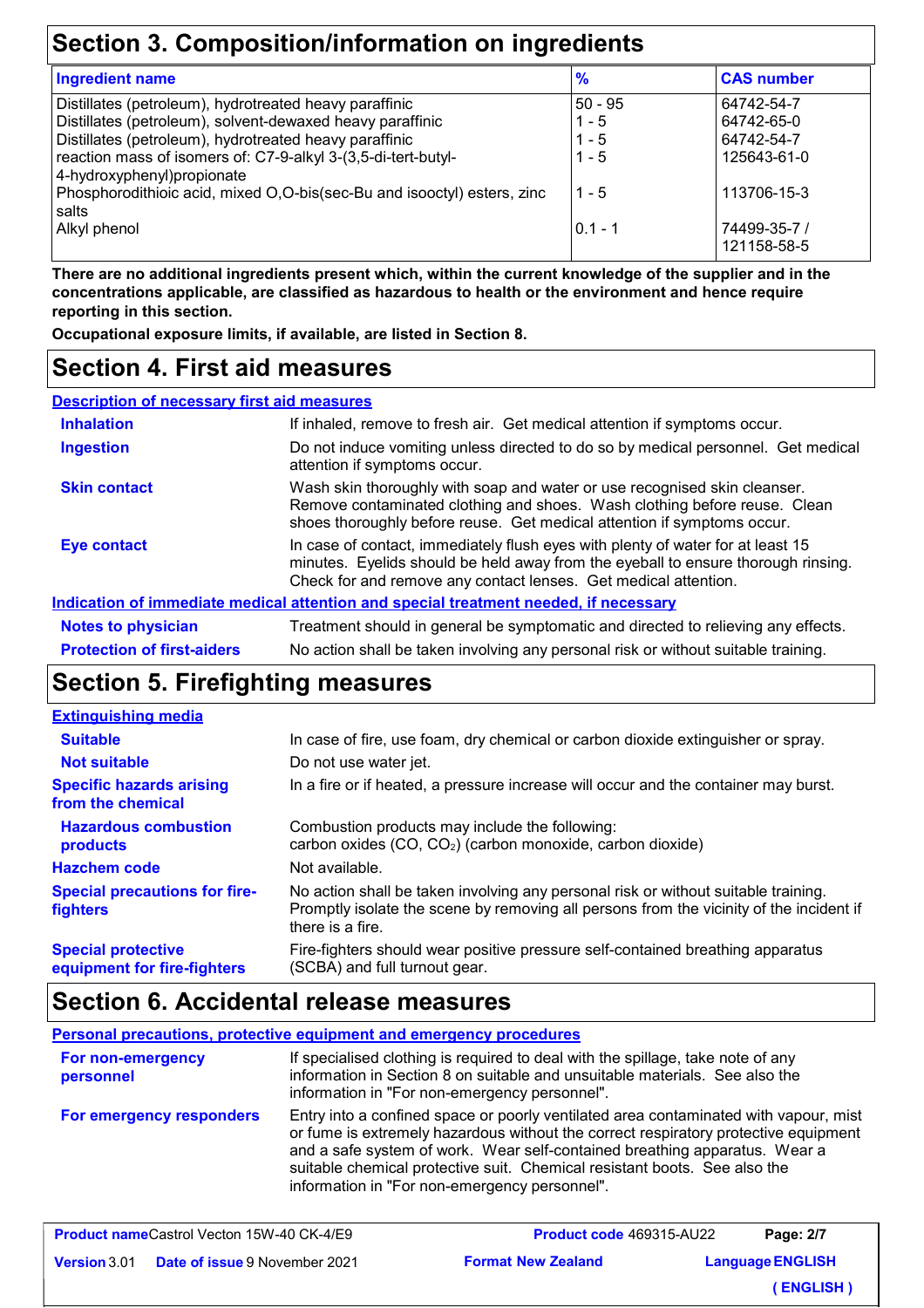### **Section 6. Accidental release measures**

| <b>Environmental precautions</b>                            | Avoid dispersal of spilt material and runoff and contact with soil, waterways, drains<br>and sewers. Inform the relevant authorities if the product has caused environmental<br>pollution (sewers, waterways, soil or air).                                                                                                                                                                        |  |  |  |
|-------------------------------------------------------------|----------------------------------------------------------------------------------------------------------------------------------------------------------------------------------------------------------------------------------------------------------------------------------------------------------------------------------------------------------------------------------------------------|--|--|--|
| <b>Methods and material for containment and cleaning up</b> |                                                                                                                                                                                                                                                                                                                                                                                                    |  |  |  |
| <b>Small spill</b>                                          | Stop leak if without risk. Move containers from spill area. Absorb with an inert<br>material and place in an appropriate waste disposal container. Dispose of via a<br>licensed waste disposal contractor.                                                                                                                                                                                         |  |  |  |
| <b>Large spill</b>                                          | Stop leak if without risk. Move containers from spill area. Prevent entry into sewers,<br>water courses, basements or confined areas. Contain and collect spillage with non-<br>combustible, absorbent material e.g. sand, earth, vermiculite or diatomaceous earth<br>and place in container for disposal according to local regulations. Dispose of via a<br>licensed waste disposal contractor. |  |  |  |

# **Section 7. Handling and storage**

| <b>Precautions for safe</b><br>handling                                   | Put on appropriate personal protective equipment (see Section 8).                                                                                                                                                                                                                                                                                                                                                                                                                                                                                                                              |
|---------------------------------------------------------------------------|------------------------------------------------------------------------------------------------------------------------------------------------------------------------------------------------------------------------------------------------------------------------------------------------------------------------------------------------------------------------------------------------------------------------------------------------------------------------------------------------------------------------------------------------------------------------------------------------|
| <b>Conditions for safe storage,</b><br>including any<br>incompatibilities | Store in accordance with local regulations. Store in original container protected<br>from direct sunlight in a dry, cool and well-ventilated area, away from incompatible<br>materials (see Section 10) and food and drink. Keep container tightly closed and<br>sealed until ready for use. Store and use only in equipment/containers designed for<br>use with this product. Containers that have been opened must be carefully resealed<br>and kept upright to prevent leakage. Do not store in unlabelled containers. Use<br>appropriate containment to avoid environmental contamination. |
| <b>Not suitable</b>                                                       | Prolonged exposure to elevated temperature                                                                                                                                                                                                                                                                                                                                                                                                                                                                                                                                                     |

### **Section 8. Exposure controls/personal protection**

#### **Control parameters**

#### **Occupational exposure limits**

| <b>Ingredient name</b>                                    |                                                                                                                                                                                                                                                                                                                                                                                                                                                                                                                                           | <b>Exposure limits</b>                                                                                                                                                                                                                                                                                                                                                                                              |  |  |
|-----------------------------------------------------------|-------------------------------------------------------------------------------------------------------------------------------------------------------------------------------------------------------------------------------------------------------------------------------------------------------------------------------------------------------------------------------------------------------------------------------------------------------------------------------------------------------------------------------------------|---------------------------------------------------------------------------------------------------------------------------------------------------------------------------------------------------------------------------------------------------------------------------------------------------------------------------------------------------------------------------------------------------------------------|--|--|
| Distillates (petroleum), hydrotreated heavy paraffinic    |                                                                                                                                                                                                                                                                                                                                                                                                                                                                                                                                           | NZ HSWA 2015 (New Zealand).<br>WES-TWA: 5 mg/m <sup>3</sup> 8 hours. Issued/<br>Revised: 6/2016 Form: Mist<br>WES-STEL: 10 mg/m <sup>3</sup> 15 minutes. Issued/<br>Revised: 9/2010 Form: Mist                                                                                                                                                                                                                      |  |  |
| Distillates (petroleum), solvent-dewaxed heavy paraffinic |                                                                                                                                                                                                                                                                                                                                                                                                                                                                                                                                           | NZ HSWA 2015 (New Zealand).<br>WES-TWA: 5 mg/m <sup>3</sup> 8 hours. Issued/<br>Revised: 6/2016 Form: Mist<br>WES-STEL: 10 mg/m <sup>3</sup> 15 minutes. Issued/<br>Revised: 9/2010 Form: Mist                                                                                                                                                                                                                      |  |  |
| Distillates (petroleum), hydrotreated heavy paraffinic    |                                                                                                                                                                                                                                                                                                                                                                                                                                                                                                                                           | NZ HSWA 2015 (New Zealand).<br>WES-TWA: 5 mg/m <sup>3</sup> 8 hours. Issued/<br>Revised: 6/2016 Form: Mist<br>WES-STEL: 10 mg/m <sup>3</sup> 15 minutes. Issued/<br>Revised: 9/2010 Form: Mist                                                                                                                                                                                                                      |  |  |
| <b>Recommended monitoring</b><br>procedures               | determination of hazardous substances will also be required.                                                                                                                                                                                                                                                                                                                                                                                                                                                                              | If this product contains ingredients with exposure limits, personal, workplace<br>atmosphere or biological monitoring may be required to determine the effectiveness<br>of the ventilation or other control measures and/or the necessity to use respiratory<br>protective equipment. Reference should be made to appropriate monitoring<br>standards. Reference to national guidance documents for methods for the |  |  |
| <b>Appropriate engineering</b><br>controls                | All activities involving chemicals should be assessed for their risks to health, to<br>ensure exposures are adequately controlled. Personal protective equipment should<br>only be considered after other forms of control measures (e.g. engineering controls)<br>have been suitably evaluated. Personal protective equipment should conform to<br>appropriate standards, be suitable for use, be kept in good condition and properly<br>maintained.<br>Your supplier of personal protective equipment should be consulted for advice on |                                                                                                                                                                                                                                                                                                                                                                                                                     |  |  |
| Product nameCastrol Vecton 15W-40 CK-4/E9                 |                                                                                                                                                                                                                                                                                                                                                                                                                                                                                                                                           | Product code 469315-AU22<br>Page: 3/7                                                                                                                                                                                                                                                                                                                                                                               |  |  |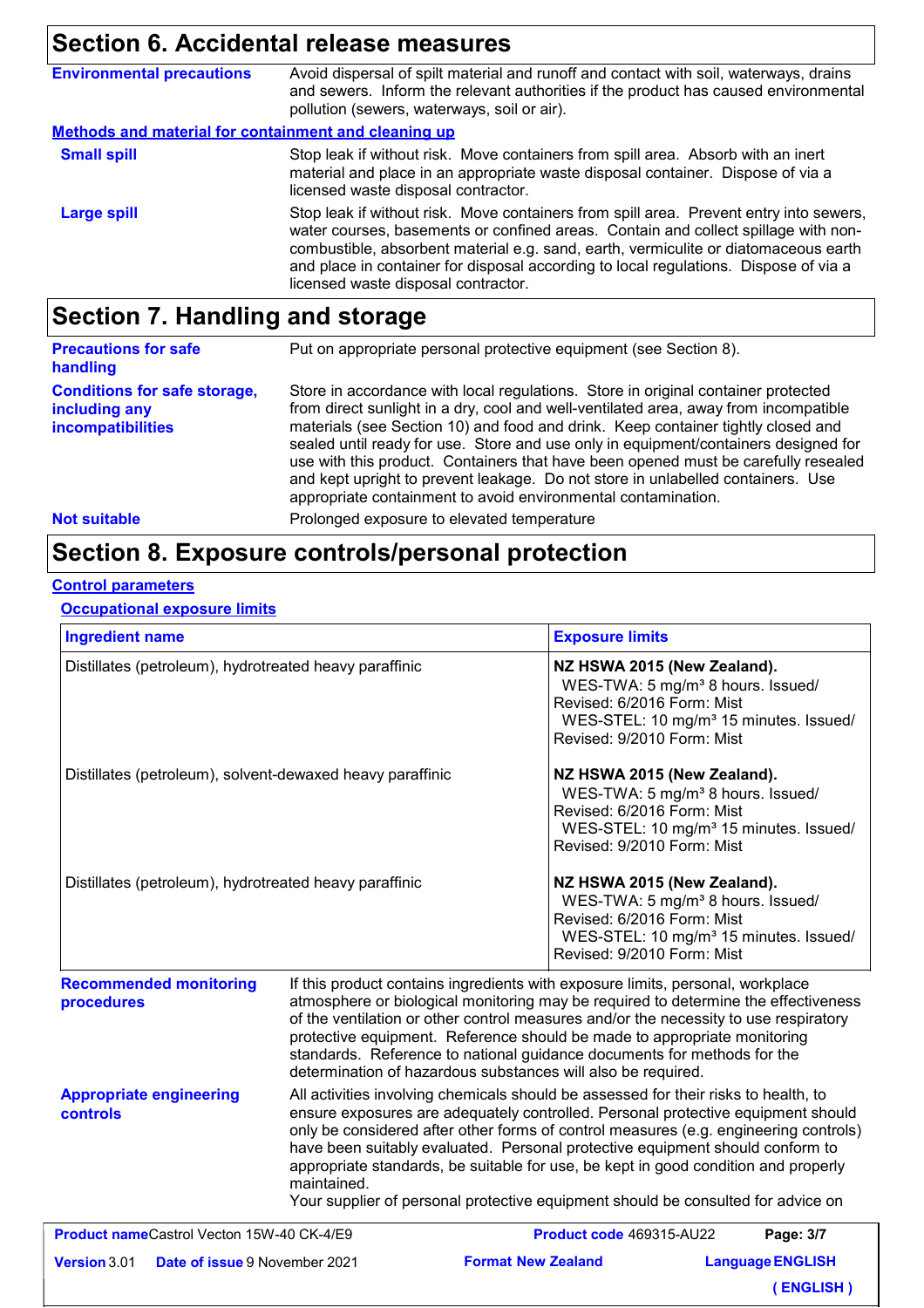# **Section 8. Exposure controls/personal protection**

|                                           | selection and appropriate standards. For further information contact your national<br>organisation for standards.<br>Provide exhaust ventilation or other engineering controls to keep the relevant<br>airborne concentrations below their respective occupational exposure limits.<br>The final choice of protective equipment will depend upon a risk assessment. It is<br>important to ensure that all items of personal protective equipment are compatible.                                                                                                                                                                                                                                                                                                                                |
|-------------------------------------------|-------------------------------------------------------------------------------------------------------------------------------------------------------------------------------------------------------------------------------------------------------------------------------------------------------------------------------------------------------------------------------------------------------------------------------------------------------------------------------------------------------------------------------------------------------------------------------------------------------------------------------------------------------------------------------------------------------------------------------------------------------------------------------------------------|
| <b>Environmental exposure</b><br>controls | Emissions from ventilation or work process equipment should be checked to ensure<br>they comply with the requirements of environmental protection legislation. In some<br>cases, fume scrubbers, filters or engineering modifications to the process<br>equipment will be necessary to reduce emissions to acceptable levels.                                                                                                                                                                                                                                                                                                                                                                                                                                                                   |
| <b>Individual protection measures</b>     |                                                                                                                                                                                                                                                                                                                                                                                                                                                                                                                                                                                                                                                                                                                                                                                                 |
| <b>Hygiene measures</b>                   | Wash hands, forearms and face thoroughly after handling chemical products, before<br>eating, smoking and using the lavatory and at the end of the working period.<br>Appropriate techniques should be used to remove potentially contaminated clothing.<br>Wash contaminated clothing before reusing. Ensure that eyewash stations and<br>safety showers are close to the workstation location.                                                                                                                                                                                                                                                                                                                                                                                                 |
| <b>Eye protection</b>                     | Safety glasses with side shields.                                                                                                                                                                                                                                                                                                                                                                                                                                                                                                                                                                                                                                                                                                                                                               |
| <b>Hand protection</b>                    | Wear protective gloves if prolonged or repeated contact is likely. Wear chemical<br>resistant gloves. Recommended: Nitrile gloves. The correct choice of protective<br>gloves depends upon the chemicals being handled, the conditions of work and use,<br>and the condition of the gloves (even the best chemically resistant glove will break<br>down after repeated chemical exposures). Most gloves provide only a short time of<br>protection before they must be discarded and replaced. Because specific work<br>environments and material handling practices vary, safety procedures should be<br>developed for each intended application. Gloves should therefore be chosen in<br>consultation with the supplier/manufacturer and with a full assessment of the<br>working conditions. |
| <b>Skin protection</b>                    | Appropriate footwear and any additional skin protection measures should be<br>selected based on the task being performed and the risks involved and should be<br>approved by a specialist before handling this product.                                                                                                                                                                                                                                                                                                                                                                                                                                                                                                                                                                         |
| <b>Respiratory protection</b>             | In case of insufficient ventilation, wear suitable respiratory equipment.<br>The correct choice of respiratory protection depends upon the chemicals being<br>handled, the conditions of work and use, and the condition of the respiratory<br>equipment. Safety procedures should be developed for each intended application.<br>Respiratory protection equipment should therefore be chosen in consultation with<br>the supplier/manufacturer and with a full assessment of the working conditions.                                                                                                                                                                                                                                                                                           |

#### **Section 9. Physical and chemical properties**

The conditions of measurement of all properties are at standard temperature and pressure unless otherwise indicated.

#### **Appearance**

| <b>Physical state</b>                                             | Liquid.                                                          |     |     |               |  |
|-------------------------------------------------------------------|------------------------------------------------------------------|-----|-----|---------------|--|
| <b>Colour</b>                                                     | Brown. [Light]                                                   |     |     |               |  |
| <b>Odour</b>                                                      | Not available.                                                   |     |     |               |  |
| pH                                                                | Not applicable.                                                  |     |     |               |  |
| <b>Melting point/freezing point</b>                               | Not available.                                                   |     |     |               |  |
| <b>Boiling point, initial boiling</b><br>point, and boiling range | Not available.                                                   |     |     |               |  |
| <b>Drop Point</b>                                                 | Not available.                                                   |     |     |               |  |
| <b>Flash point</b>                                                | Closed cup: 202°C (395.6°F) [Pensky-Martens]                     |     |     |               |  |
| <b>Auto-ignition temperature</b>                                  | <b>Ingredient name</b>                                           | °C  | °F  | <b>Method</b> |  |
|                                                                   | reaction mass of isomers of:<br>C7-9-alkyl 3-(3.5-di-tert-butyl- | 365 | 689 |               |  |

4-hydroxyphenyl)propionate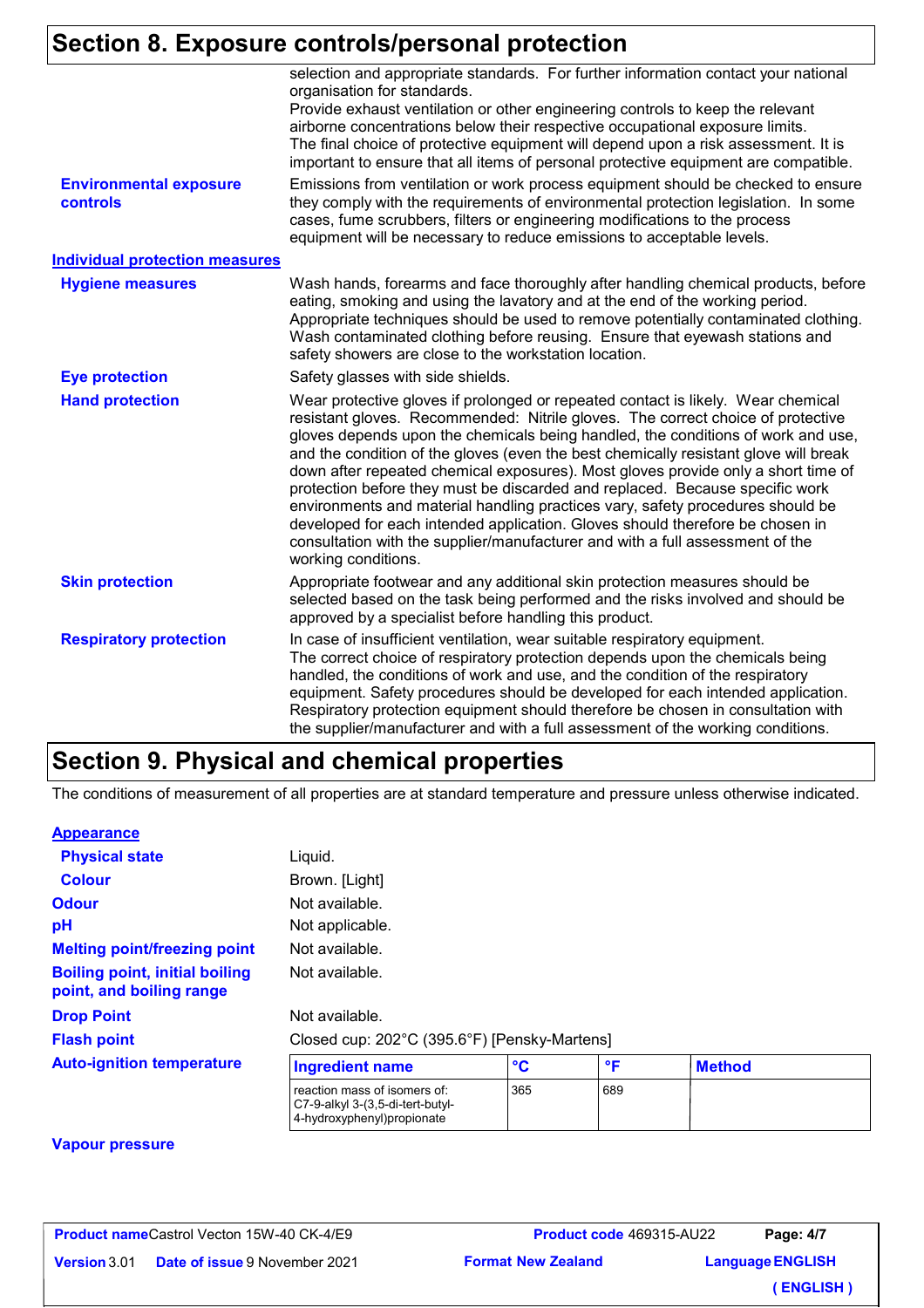### **Section 9. Physical and chemical properties**

|                                 |                                                                                                                                            | Vapour Pressure at 20°C |         |                    | Vapour pressure at 50°C |     |               |
|---------------------------------|--------------------------------------------------------------------------------------------------------------------------------------------|-------------------------|---------|--------------------|-------------------------|-----|---------------|
|                                 | <b>Ingredient name</b>                                                                                                                     | $mm$ Hg                 | kPa     | <b>Method</b>      | mm<br><b>Hg</b>         | kPa | <b>Method</b> |
|                                 | Distillates (petroleum),<br>hydrotreated heavy<br>paraffinic                                                                               | < 0.08                  | < 0.011 | <b>ASTM D 5191</b> |                         |     |               |
|                                 | Distillates (petroleum),<br>solvent-dewaxed heavy<br>paraffinic                                                                            | < 0.08                  | < 0.011 | ASTM D 5191        |                         |     |               |
|                                 | Distillates (petroleum),<br>hydrotreated heavy<br>paraffinic                                                                               | 0.08                    | < 0.011 | <b>ASTM D 5191</b> |                         |     |               |
| <b>Relative vapour density</b>  | Not available.                                                                                                                             |                         |         |                    |                         |     |               |
| <b>Density</b>                  | <1000 kg/m <sup>3</sup> (<1 g/cm <sup>3</sup> ) at 15 <sup>°</sup> C                                                                       |                         |         |                    |                         |     |               |
| <b>Solubility</b>               | insoluble in water.                                                                                                                        |                         |         |                    |                         |     |               |
| <b>Viscosity</b>                | Kinematic: 115 mm <sup>2</sup> /s (115 cSt) at $40^{\circ}$ C<br>Kinematic: 15 to 16 mm <sup>2</sup> /s (15 to 16 cSt) at 100 $^{\circ}$ C |                         |         |                    |                         |     |               |
| <b>Particle characteristics</b> |                                                                                                                                            |                         |         |                    |                         |     |               |
|                                 |                                                                                                                                            |                         |         |                    |                         |     |               |

**Median particle size** Not applicable.

# **Section 10. Stability and reactivity**

| <b>Chemical stability</b>                    | The product is stable.                                                                                                                                                     |
|----------------------------------------------|----------------------------------------------------------------------------------------------------------------------------------------------------------------------------|
| <b>Possibility of hazardous</b><br>reactions | Under normal conditions of storage and use, hazardous reactions will not occur.<br>Under normal conditions of storage and use, hazardous polymerisation will not<br>occur. |
| <b>Conditions to avoid</b>                   | Avoid all possible sources of ignition (spark or flame).                                                                                                                   |
| <b>Incompatible materials</b>                | Reactive or incompatible with the following materials: oxidising materials.                                                                                                |
| <b>Hazardous decomposition</b><br>products   | Under normal conditions of storage and use, hazardous decomposition products<br>should not be produced.                                                                    |

# **Section 11. Toxicological information**

#### **Information on likely routes of exposure**

|                                         | Combustion products resulting from the operation of internal combustion engines                                    |
|-----------------------------------------|--------------------------------------------------------------------------------------------------------------------|
| <b>General</b>                          | <b>Potential chronic health effects</b><br><b>USED ENGINE OILS</b>                                                 |
| <b>Eye contact</b>                      | No specific data.                                                                                                  |
| <b>Skin contact</b>                     | Adverse symptoms may include the following:<br>irritation<br>dryness<br>cracking                                   |
| <b>Ingestion</b>                        | No specific data.                                                                                                  |
| <b>Inhalation</b>                       | No specific data.                                                                                                  |
|                                         | <b>Symptoms related to the physical, chemical and toxicological characteristics</b>                                |
| <b>Eye contact</b>                      | No known significant effects or critical hazards.                                                                  |
| <b>Ingestion</b><br><b>Skin contact</b> | No known significant effects or critical hazards.<br>Defatting to the skin. May cause skin dryness and irritation. |
| <b>Inhalation</b>                       | Vapour inhalation under ambient conditions is not normally a problem due to low<br>vapour pressure.                |

**( ENGLISH )**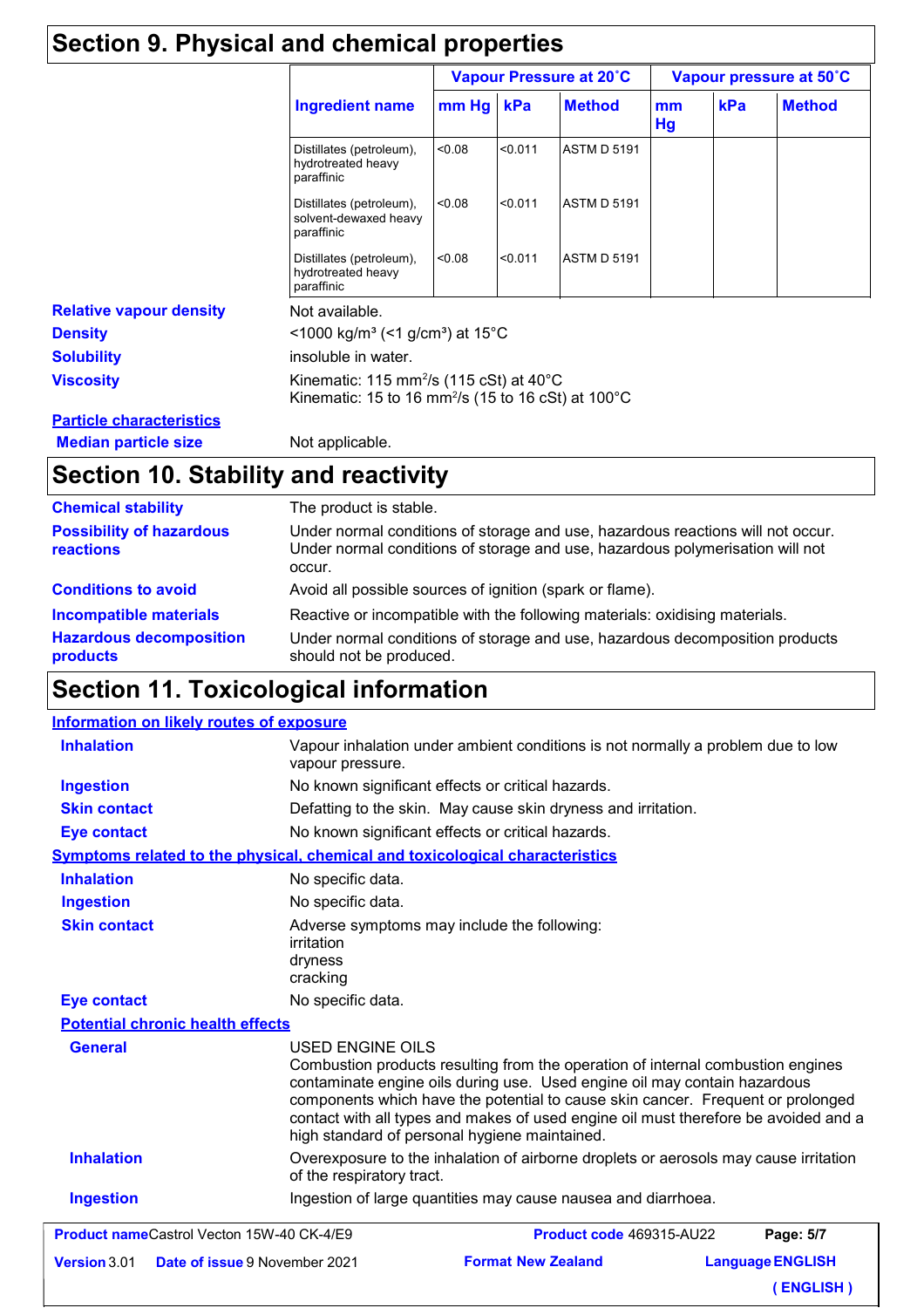### **Section 11. Toxicological information**

| No known significant effects or critical hazards. |
|---------------------------------------------------|
|                                                   |
| No known significant effects or critical hazards. |
| No known significant effects or critical hazards. |
| No known significant effects or critical hazards. |
| No known significant effects or critical hazards. |
| No known significant effects or critical hazards. |
|                                                   |
|                                                   |

#### **Name**

Distillates (petroleum), hydrotreated heavy paraffinic

### **Section 12. Ecological information**

**Ecotoxicity** No known significant effects or critical hazards.

#### **Persistence and degradability**

Expected to be biodegradable.

#### **Bioaccumulative potential**

This product is not expected to bioaccumulate through food chains in the environment.

| <b>Product/ingredient name</b>                                          | $\mathsf{LogP}_\mathsf{ow}$ | <b>BCF</b> | <b>Potential</b> |
|-------------------------------------------------------------------------|-----------------------------|------------|------------------|
| reaction mass of isomers of: 9.2<br>$ C7-9-alky $ 3-(3,5-di-tert-butyl- |                             |            | high             |
| 4-hydroxyphenyl) propionate                                             |                             |            |                  |
| Alkyl phenol                                                            | I 6.1                       |            | high             |

#### **Mobility in soil**

| <b>Mobility</b>             |  |
|-----------------------------|--|
| <b>Soil/water partition</b> |  |
| <b>coefficient (Koc)</b>    |  |

Spillages may penetrate the soil causing ground water contamination. Not available.

**Other ecological information** Spills may form a film on water surfaces causing physical damage to organisms. Oxygen transfer could also be impaired.

### **Section 13. Disposal considerations**

| <b>Disposal methods</b> | The generation of waste should be avoided or minimised wherever possible.               |
|-------------------------|-----------------------------------------------------------------------------------------|
|                         | Significant quantities of waste product residues should not be disposed of via the      |
|                         | foul sewer but processed in a suitable effluent treatment plant. Dispose of surplus     |
|                         | and non-recyclable products via a licensed waste disposal contractor. Disposal of       |
|                         | this product, solutions and any by-products should at all times comply with the         |
|                         | requirements of environmental protection and waste disposal legislation and any         |
|                         | regional local authority requirements. Waste packaging should be recycled.              |
|                         | Incineration or landfill should only be considered when recycling is not feasible. This |
|                         | material and its container must be disposed of in a safe way. Empty containers or       |
|                         | liners may retain some product residues. Avoid dispersal of spilt material and runoff   |
|                         | and contact with soil, waterways, drains and sewers.                                    |

### **Section 14. Transport information**

| <b>Regulatory</b><br>information   | <b>UN number</b>         | <b>Proper shipping</b><br>name | <b>Classes</b> |                          | PG* Label | <b>Additional</b><br>information |
|------------------------------------|--------------------------|--------------------------------|----------------|--------------------------|-----------|----------------------------------|
| <b>New Zealand</b><br><b>Class</b> | <b>Not</b><br>regulated. | $\overline{\phantom{0}}$       |                | $\overline{\phantom{0}}$ |           |                                  |
| <b>ADG Class</b>                   | <b>Not</b><br>regulated. | $\overline{\phantom{0}}$       |                | $\overline{\phantom{0}}$ |           |                                  |
| <b>IATA Class</b>                  | <b>Not</b><br>regulated. | $\overline{\phantom{a}}$       |                | ۰                        |           |                                  |
|                                    |                          |                                |                |                          |           |                                  |

**Product name** Castrol Vecton 15W-40 CK-4/E9

**Product code** 469315-AU22

**Language ENGLISH Page: 6/7**

**Date of issue** 9 November 2021 **Version**

**( ENGLISH )**